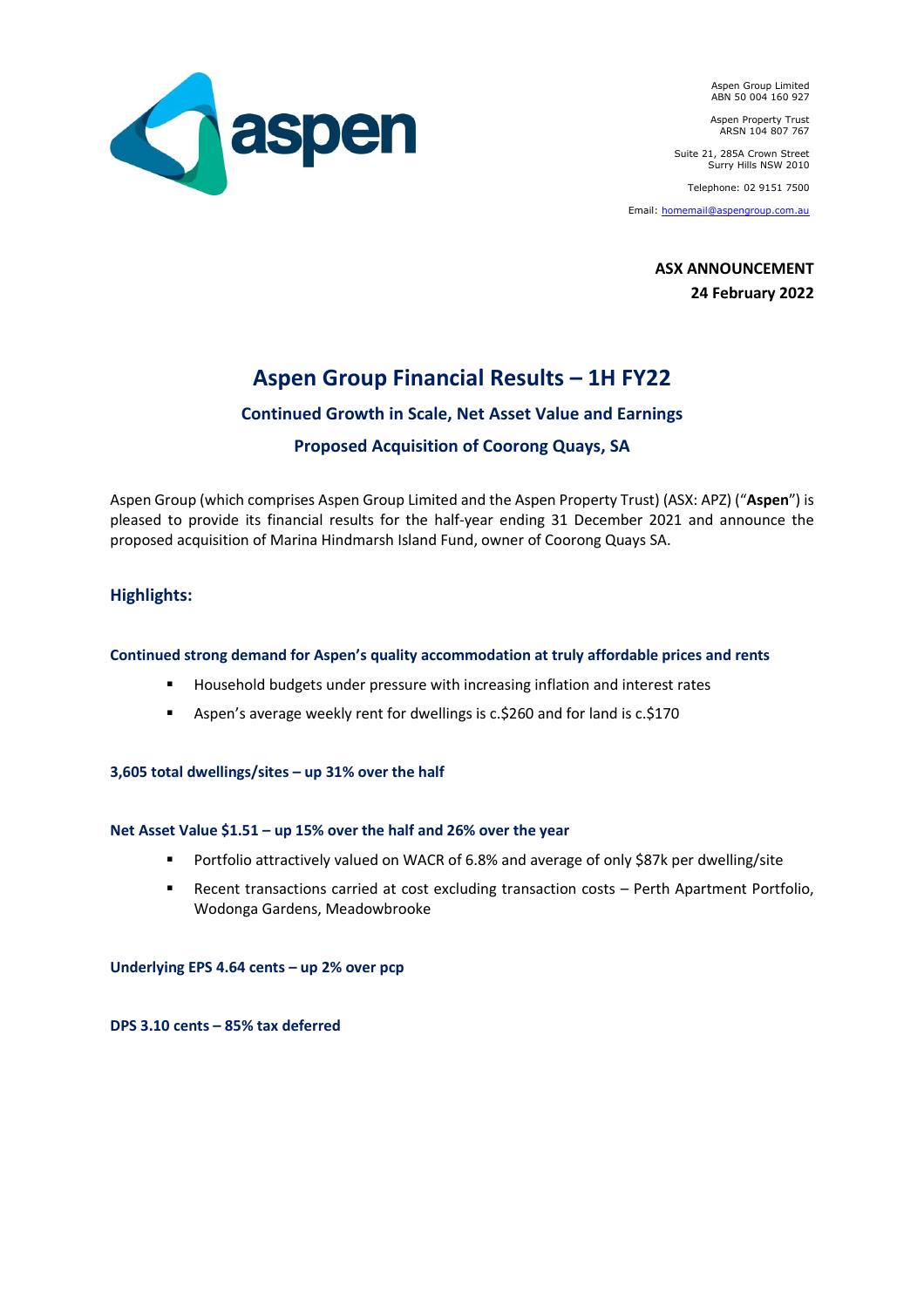#### **Aspen is well positioned to grow Underlying Earnings and/or Net Asset Value per security over the medium term by at least 10% per annum**

- Portfolio accumulated at substantial discount to new production cost land and building costs have inflated materially over the past 12-18 months
- 25% of portfolio dwellings/sites currently under refurbishment/development:
	- Current residential refurbishment projects expected to add \$5m to NOI post completion and leasing
	- Land development pipeline has increased 6-fold over the past 18 months at attractive entry prices – predominantly land lease communities generating development profits on house sales plus NAV uplift from leasing the land sites
- COVID pandemic will hopefully dissipate:
	- Has negatively impacted tourism, corporate and student demand at our communities over the past 2 years
	- Forward bookings to 30 June 2022 for our Parks are more than 35% higher than same time last year

#### **Proposed scrip merger of the Aspen-managed Marina Hindmarsh Island Fund (MHIF), owner of Coorong Quays, SA announced today – expected pro forma calendar 2021 impacts:**

- Property value of \$25m operating component cap rate of 8.5% and c.\$41k per approved retirement (land lease) and residential development site
- Equity base up 11%
- Gearing reduced from 32% to 30%
- NAV neutral
- EPS accretion of 9%

These results assume the transaction is fully equity funded – MHIF shareholders can elect to receive some cash to a total cap of \$4m which would result in slightly higher gearing and EPS.

Please refer to 1H FY21 Results and Proposed Acquisition of Marina Hindmarsh Island Fund presentations released on ASX today.

Announcement authorised by the Board of Aspen Group Limited.

**END**

| For further information, please contact: |                                |
|------------------------------------------|--------------------------------|
| David Dixon                              | John Carter                    |
| Joint Chief Executive Officer            | Joint Chief Executive Officer  |
| Phone: (+61) 2 9151 7584                 | Phone: (+61) 2 9151 7586       |
| Email: davidd@aspengroup.com.au          | Email: johnc@aspengroup.com.au |
|                                          |                                |